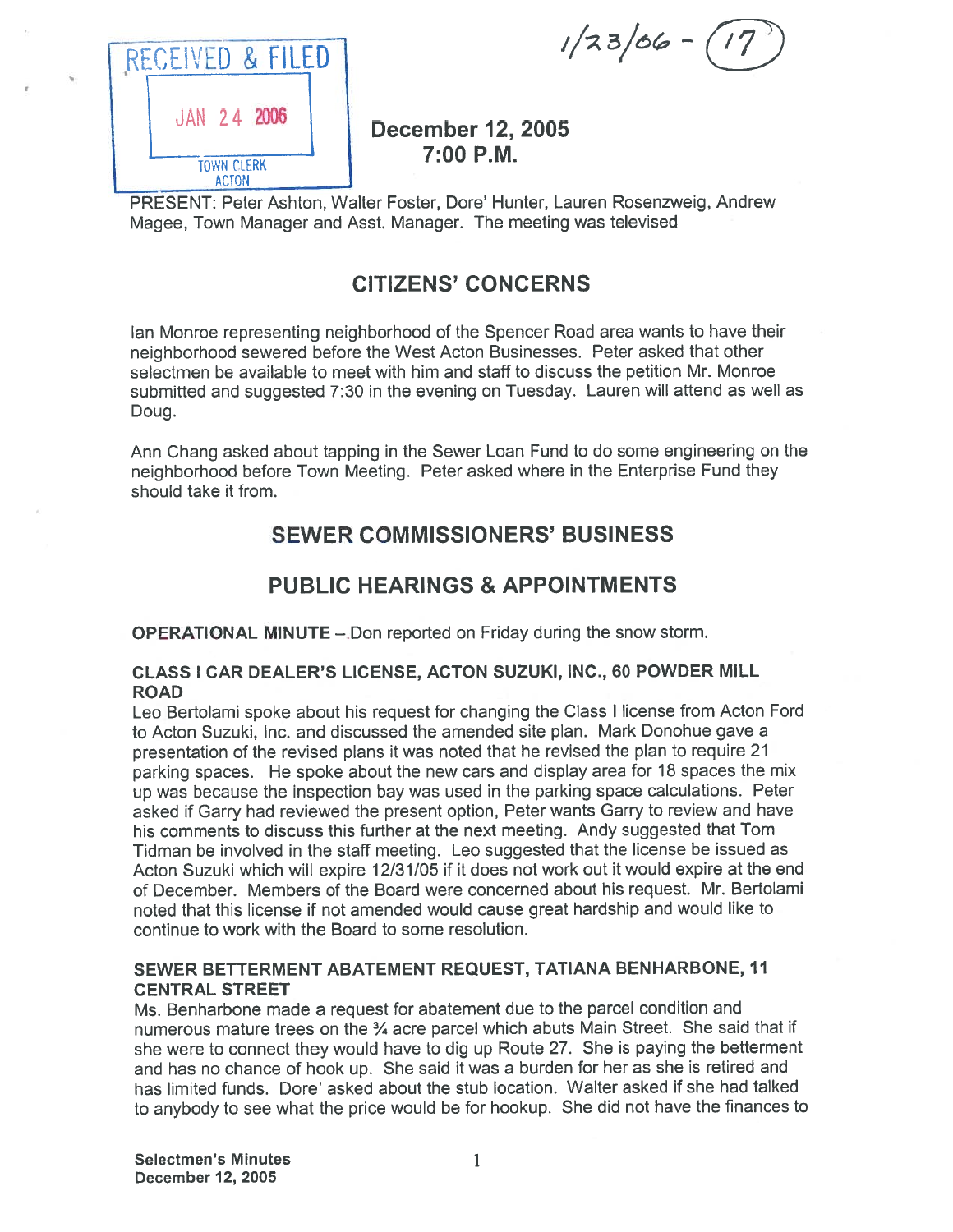consider any hook up so she has spoken with no contractors. Walter asked if we could have <sup>a</sup> contractor come and give <sup>a</sup> ball park figure for hook up and necessary pumps. Peter suggested that perhaps she could get an application for a grant from the Property Fund as <sup>a</sup> possible funding source. Dore' wanted to ge<sup>t</sup> this held over until the questions were answered. Andy questioned her lot size and it cannot be subdivided. It was decided to hold over until the questions could be answered.

CHANGE IN MANAGER FOR NOT YOUR AVERAGE JOE'S, 305 MAIN STREET DORE' HUNTER — Moved to approve the new Manager, Bruce Jangro. WALTER FOSTER — second. UNANIMOUS VOTE

#### NUISANCE DOG HEARING, MR. SULLO, 62 MAPLE STREET

Chief Widmayer noted that after consulting with the Dog Officer, he had asked for this hearing. Officer Abramowitz spoke about the evening in question; the resident at 62 Maple Street was not home at that time, the female dog charged her and she retreated to the cruiser and sprayed the dog. The dog ran towards the house. Walter asked if the owner had contacted her. Tac Palmer, the Dog Officer gave <sup>a</sup> brief history on these issues with these two German Shepherds. They have bitten humans two times and the Dogs are aggressive. That night there was no one controlling them. Neighbors have complained in the past, but they have not reported incidents and area afraid to go out in their yards. He feels the fine is \$25 and obviously is not enoug<sup>h</sup> to have Mr. Sullo control his animals. Lauren asked about the bylaw. We have one that says that the dog has to be in the control by the owner when off the property. Walter asked about quarantined animals. The State requires this to protect the person who was bitten. Andy asked if the dogs pushed the doors open. Forrye Buckingham lives across the Street; Mr. Sullo is <sup>a</sup> goo<sup>d</sup> neighbor. However, he has been charged into his car. Baxter charged him in October and he was scared. Stephen Chen lives across the street they are different when they are roaming the neighborhood he asked that they have <sup>a</sup> <sup>p</sup>lan in place. He has been bitten on his property.

Resident of <sup>54</sup> Maple Street wanted to spea<sup>k</sup> to the issue of Mr. Sullo being <sup>a</sup> problem dog owner and spoke about her getting bit. She suggested <sup>a</sup> control program.

<sup>A</sup> School Street resident spoke about how nice the dogs are at the Great Hill.

<sup>87</sup> School Street — He walks dogs with her at Great Hill and she thinks he will follow up to comply with what the Board asks.

Margaret Milley spoke about issues that have happened in the pas<sup>t</sup> and how she has tried to warn her small children what to do if the dogs come after them. Her two children are under age 6.

Chief said it is <sup>a</sup> problem and he feels that if the Police or Dog Officer has to come back again the dogs will have to be destroyed.

Mr. Sullo said that he was not at home at the time. He keeps them in <sup>a</sup> kennel. He said they will not touch children.

Dore' noted that we have not held many dog hearings for aggressive dogs, and they have been loose and he agrees that we have to do something and that the dogs need to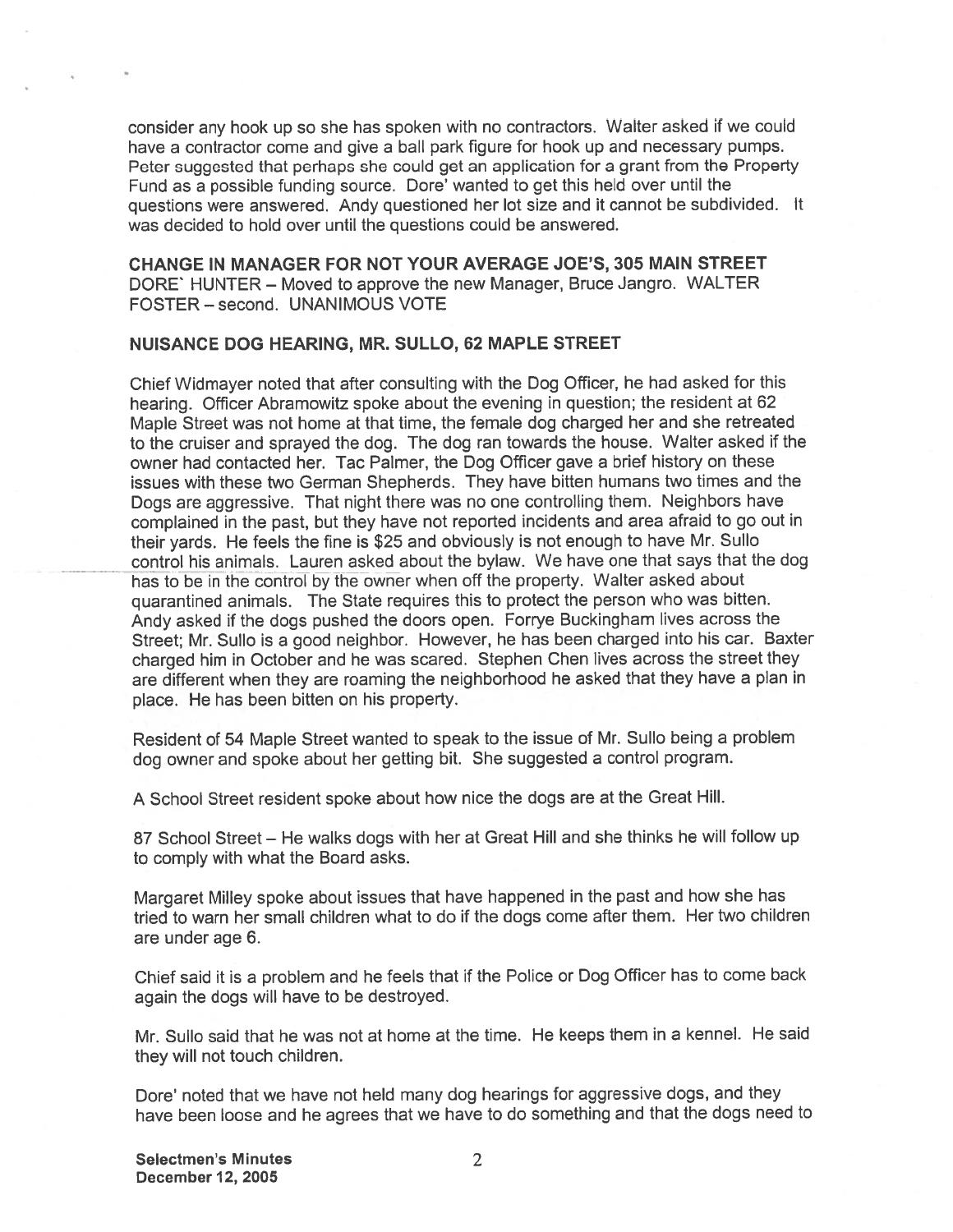be kept in his control at all times. If it happens again he feels that the dogs should be destroyed. He does not want them running free in the neighborhood; it is <sup>a</sup> serious concern for the other residents and small children.

Lauren asked about <sup>a</sup> remedy for the dog's behavior and noted that the dogs should not be at Great Hill freely running.

Walter asked Tac about his interaction with Mr. Sullo, Walter was concerned that the other testimony we heard tonight was very compelling. He wanted <sup>a</sup> results based solution. Walter said that he agree<sup>d</sup> if it happens again he would suppor<sup>t</sup> destroying the dogs.

Andy said that it is too late once <sup>a</sup> child is bitten and suggested <sup>a</sup> timetable to resolve this. Tac further stated that if one of the dogs was removed from the home, that would make the remaining dog less aggressive.

DORE HUNTER -Order these dogs be restrained <sup>p</sup>hysically at all times, not allowed to run free on conservation lands or fields, and ask the Dog Officer write an order as soon as possible WALTER FOSTER — Second, UNANIMOUS VOTE

Peter spoke about an incident he was involved in as <sup>a</sup> child watching <sup>a</sup> friend be mauled by <sup>a</sup> dog that was supposedly safe. We need to take very firm action tonight and was troubled that the dogs nipped at people while they are in his control and that they not run free at Great Hill. Dore' suggested that the minutes reflect that Mr. Sullo was present when the motion was taken and voted.

### MADISON PLACE, LIP, 737-741 MAIN STREET

Jenn Shea, Dennis Ring and Jay Peabody were present. They have completed the LIP application and have been working on how they are going to resolve the house that was to be razed. They will be applying for <sup>a</sup> demolition permit under the Town Bylaws. They would be working with the Historical Commission. They are working towards Mr. Murphy's concerns with buffering.

Lauren spoke about the LIP application and that they have done everything right and they have continued to work with us. The house is where the septic system is to be constructed. She wanted <sup>a</sup> friendly 40B. She still would like to see the house incorporated into the <sup>p</sup>lan. Jen said that the consultants have said that the project is not feasible with the house remaining on site. Peter asked that the letter be written to reflect the Board's concerns.

Dore' wanted to know if it can moved. They don't know at this time. Dore' asked about its former location on Harris Street.

Andy spoke about the <sup>p</sup>lans and them keeping the project outside of the buffer. Andy asked if they would consider <sup>a</sup> conservation restriction. They responded they could perhaps pu<sup>t</sup> it in the Condo Documents.

DORE' HUNTER — Moved to write <sup>a</sup> letter of suppor<sup>t</sup> LIP with the chairman's language of what we would look for such as trying to keep the house.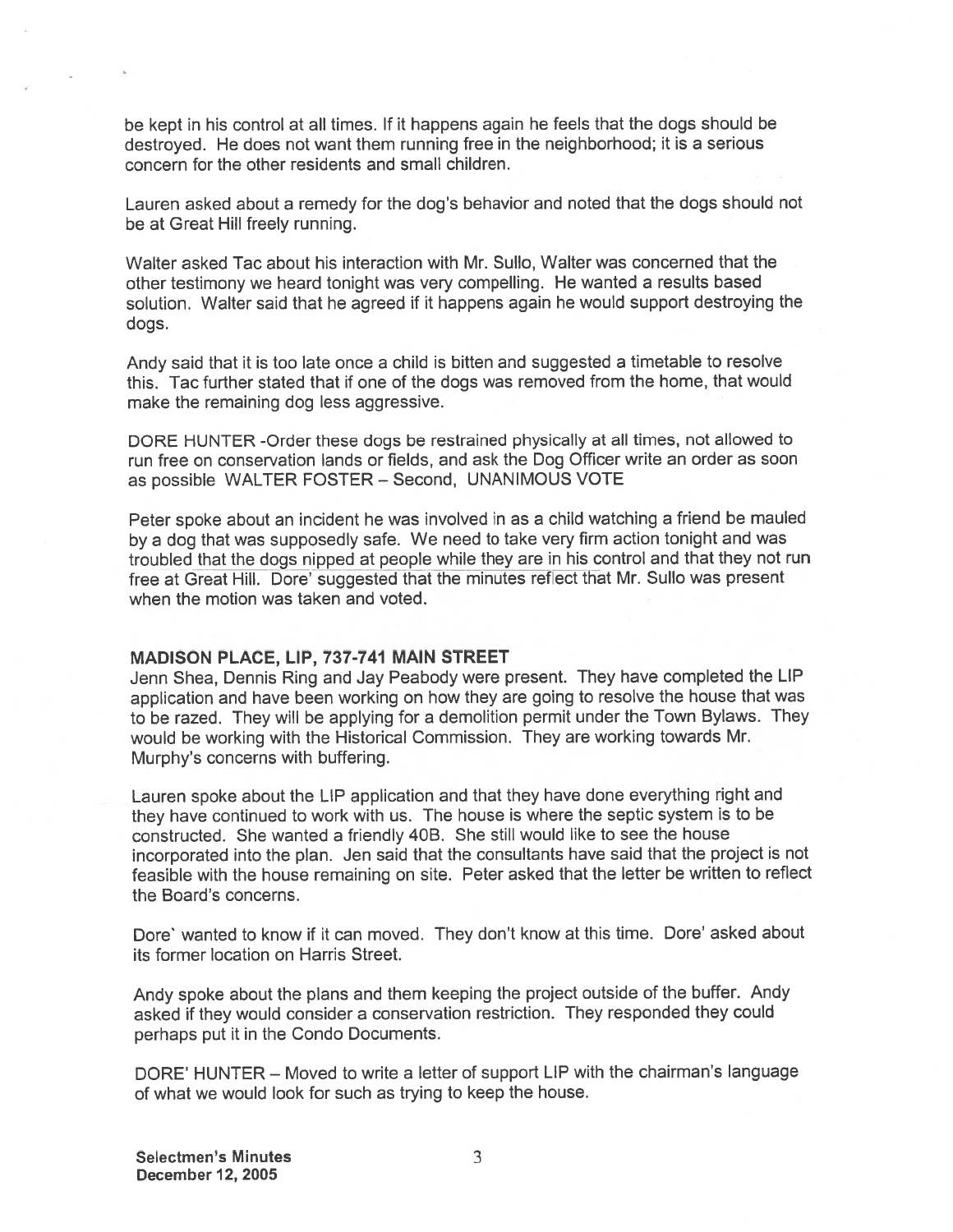Mr. Murphy oppose<sup>d</sup> the project but understood that the development would go forward. He thanked the developer for working with him.

### SELECTMEN'S BUSINESS

DORE' HUNTER — Moved to close the2006 Annual Town Meeting Warrant at 5:00 on December 30, 2005. WALTER FOSTER- second. UNANIMOUS VOTE

### TOWN SCHOOL BUILDING STATUS UPDATE

Peter outlined the issues and discussed the problems with the site. Bob Whittlesey worked to scope out the feasibility portion; we had <sup>a</sup> successful bidder and then came to <sup>a</sup> halt because of the States stepping in. We received guidelines and if we follow them we will resolve them. We are in negotiations with the developer and we have not reached <sup>a</sup> final agreement. We need to resolve this as we do not have funds to continue maintaining the Building. The Manager to notify them we need to let them have <sup>a</sup> chance to withdraw and further to issue another RFP which includes the issues brought forward by the State.

Nancy Tavernier spoke about the developer and that he is non-profit and they would like to work with them. He may be interested in re-bidding the project.

Bob Whitlesey agreed with Nancy and Don.

DORE HUNTER - Move we go back and offer HRI the present deal and if they are not willing to take action soon we go out to REP. WALTER FOSTER — Second

#### ACTON LEADERSHIP GROUP (ALG) UPDATE

Peter updated the Board on the town/school split discussions. Lauren asked about the fee structure. Walter spoke about Capital Needs.

COMMUTER LOT CAR POOL FEE -NON RESIDENT FEE - DORE' HUNTER - Move to suppor<sup>t</sup> <sup>a</sup> \$100 car pool fee for Non-residents, for <sup>a</sup> six month period at the Commuter Lot., LAUREN ROSENZWEIG - second. UNANIMOUS VOTE

LICENSE RENEWALS — We are waiting for solution to several items on the list. The list will be reviewed on the  $19<sup>th</sup>$ .

### OTHER BUSINESS

Dore' updated the Board on CAC meetings.

Lauren — MAGIC Meeting Home land security Doug Halley was <sup>a</sup> speaker.

Lauren reported on the Sewer public meeting held Thursday.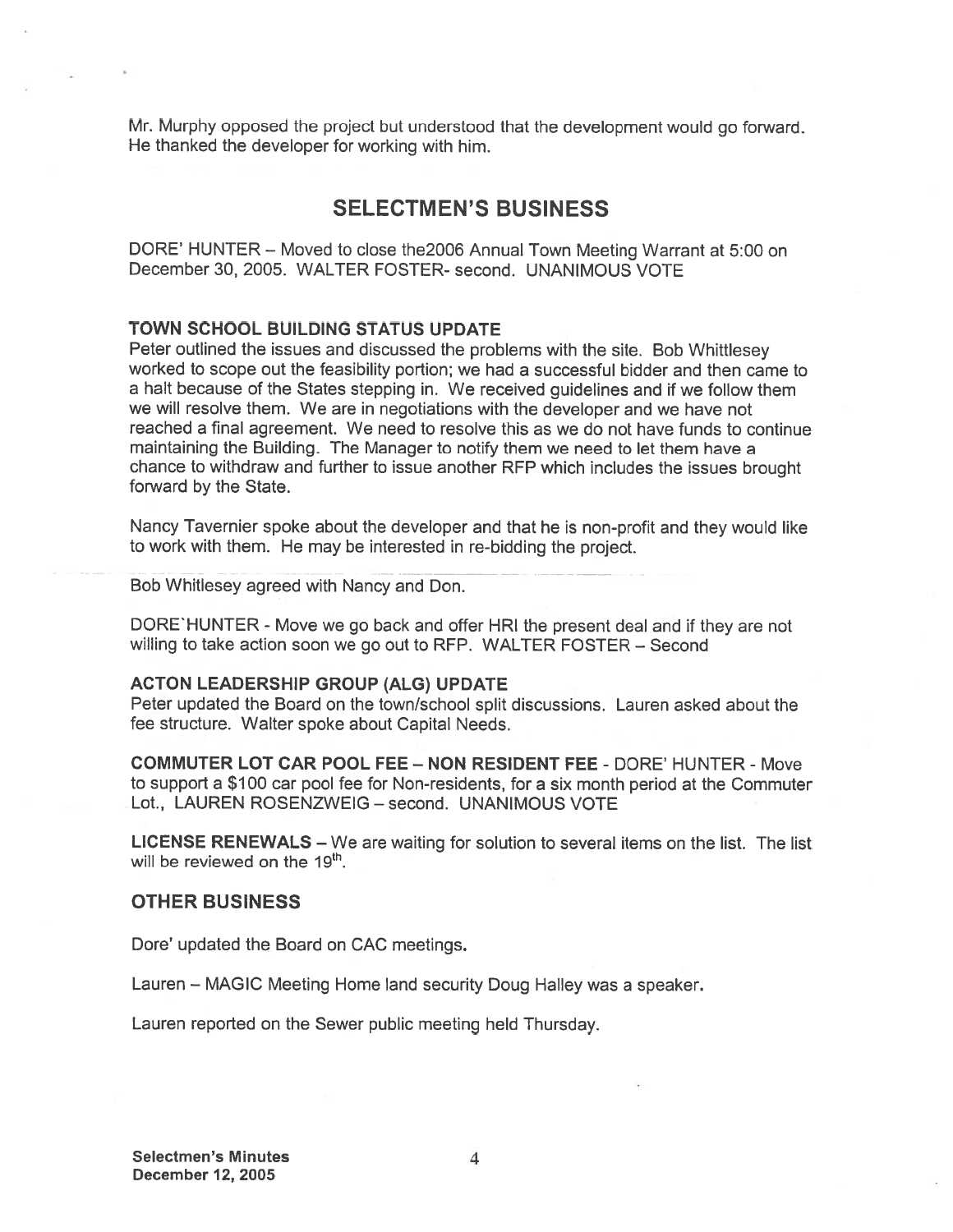### CONSENT AGENDA

DORE' HUNTER - Moved to approve with the additional Extra Information, WALTER FOSTER –second. UNANIMOUS VOTE. Foster hold 17<sup>th</sup>.

Walter asked what the items are to be disposed. He is concerned about resources and to ensure those resources are being recycled. Manager to ge<sup>t</sup> details.

### TOWN MANAGER'S REPORT

Selectman Rosenzweig asked about getting caught up to date on our MAGIC DUES. We held the invoice. Dore' felt that we should release it. Walter does not believe that MAGIC was <sup>a</sup> voice for us. He does not believe that they work for us. DORE' HUNTER Moved to Release the payment, LAUREN ROSENZWEIG — second. Walter Foster — No. 4-1, Motion passes

### EXECUTIVE SESSION

Dore' Hunter Moved to go in to Executive Session for the discussion of Legal issues and collective bargaining, All Ayes

Christine Joyce

Date:  $\left| \frac{1}{2} \right|$ 

Clefk. Board of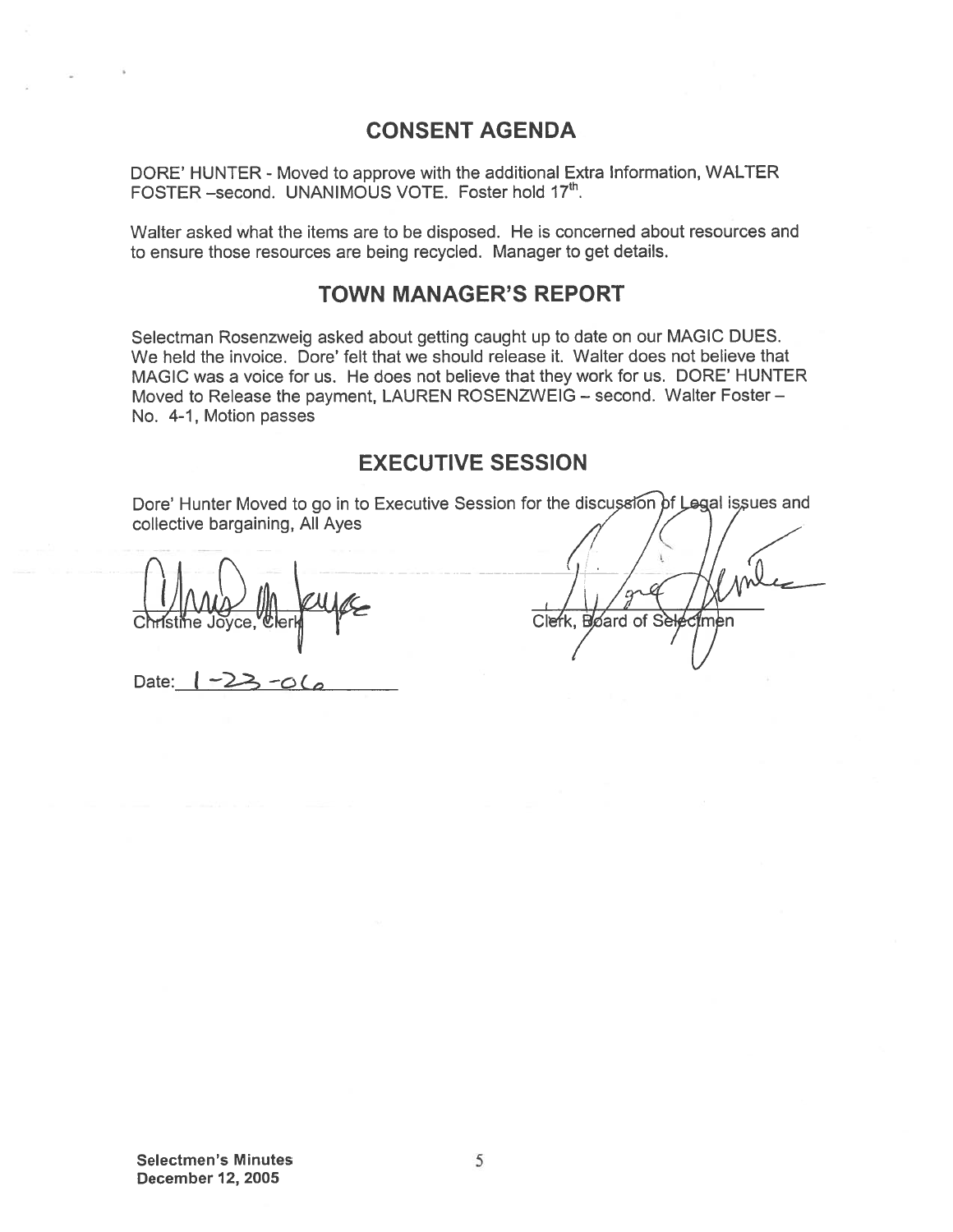# BOARD OF SELECTMEN AGENDA

# December 12, 2005

### Francis Faulkner Hearing Room Acton Town Hall 7:00 P.M.

- I CITIZENS' CONCERNS
- II SEWER COMMISSIONERS' BUSNESS
- III PUBLIC HEARINGS & APPOINTMENTS
- 1. 7:05 OPERATIONAL MINUTE The Town Manager will <sup>g</sup>ive the Board <sup>a</sup> brief update on various topics.
- 2. 7:15 CLASS I CAR DEALER'S LICENSE, ACTON SUZUKI, INC., 60 POWDER MILL ROAD — Enclosed please find materials in the subject regard, for Board consideration.
- 3. 7:45 SEWER BETTERMENT ABATEMENT REQUEST, TATIANA BENHARBONE, <sup>11</sup> CENTRAL STREET — Enclosed <sup>p</sup>lease find materials in the subject regard, for Sewer Commissioners' consideration.
- 4. 8:00 CHANGE OF MANAGER REQUEST, NOT YOUR AVERAGE JOE'S, 305 MAIN STREET — Enclosed please find materials in the subject regard, for Board consideration.
- 5. 8:15 NUISANCE DOG HEARING, GERARD SULLO, 62 MAPLE STREET Enclosed please find materials in the subject regard, for Board consideration.
- 6. 8:30 LOCAL INITIATIVE PROGRAM (LIP), MADISON PLACE, 737-741 MAIN STREET (continued from November 28) — Enclosed <sup>p</sup>lease find materials in the subject regard, for Board consideration.

### IV SELECTMEN'S BUSINESS

- 7. TOWNE SCHOOL BUILDING STATUS UPDATE Enclosed please find <sup>a</sup> memo from Chairman Ashton, for Board consideration.
- 8. ACTON LEADERSHIP GROUP (ALG) UPDATE Enclosed please find a memo from Chairman Ashton, for Board consideration.
- 9. COMMUTER LOT CAR POOL FEE, NON-RESIDENTS- Enclosed please find materials in the subject regard, for Board consideration.
- 10. 2006 LICENSE RENEWALS Enclosed please find materials in the subject regard, along with staff comment, for Board consideration.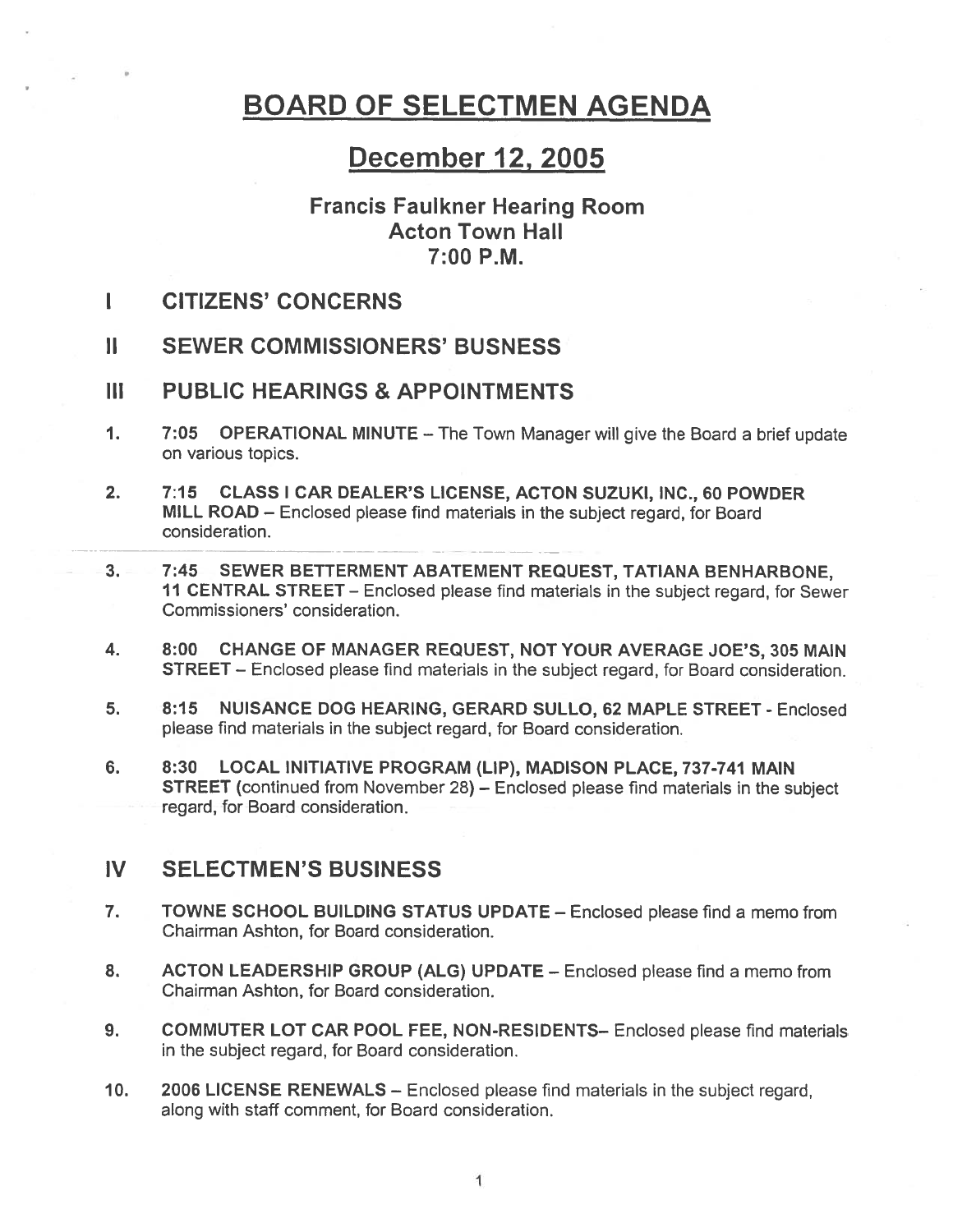- 11. CLOSE ANNUAL TOWN MEETING WARRANT Enclosed please find materials in the subject regard, for Board consideration.
- 12. SITE PLAN SPECIAL PERMIT #02119103-388, AUTOPLEX REALTY, 60 POWDER MILL ROAD — Enclosed <sup>p</sup>lease find <sup>a</sup> reques<sup>t</sup> for <sup>a</sup> revision to the subject Site Plan Special Permit, along with staff comment, for Board consideration.
- 13. OTHER BUSINESS

### VI CONSENT AGENDA

- 14. ACCEPT MINUTES, BOARD OF SELECTMEN, NOVEMBER 14, 2005 Enclosed please find minutes for Board acceptance.
- 15. ACCEPT MINUTES, BOARD OF SELECTMEN, NOVEMBER 28, 2005 Enclosed please find minutes for Board acceptance.
- 16. COMMITTEE APPOINTMENT, CONSERVATION COMMISSION, LINDA SERAFINI Enclosed <sup>p</sup>lease find <sup>a</sup> reques<sup>t</sup> from the Conservation Commission for appointment of Linda Serafini to fill the unexpired term of Andrew Magee, for Board consideration.
- 17. APPROVE REQUEST, DISPOSAL OF ITEMS Enclosed please find <sup>a</sup> reques<sup>t</sup> from the Memorial Library Director for Board approval to dispose of certain library items that have been removed from circulation. The value of these items is estimated to be negligible.
- 18. ACCEPT GIFT, WEST ACTON CITIZENS' LIBRARY Enclosed please find <sup>a</sup> reques<sup>t</sup> for Board acceptance of a gift of \$729.00 from the Citizens' Library Auxiliary to be used to fund the Tot Time Program, for Board consideration.
- 19. ACCEPT GIFT, MUNICIPAL PROPERTIES DEPARTMENT Enclosed please find <sup>a</sup> reques<sup>t</sup> for Board acceptance of <sup>a</sup> rebate in the amount of \$2,340 from NSTAR Electric and Gas as reimbursement for motion sensor lighting installed as par<sup>t</sup> of the construction of the Public Safety Facility, for Board consideration.
- 20. ACCEPT GIFT, GATES SCHOOL Enclosed please find <sup>a</sup> reques<sup>t</sup> for Board acceptance of <sup>a</sup> <sup>g</sup>ift of <sup>300</sup> shares of NURO (NEUROMetrix) stock with an estimated value of \$9,162 from Xuan Kong and Ning Zhuang, for the benefit of the Gates School, for Board consideration.
- 21. WOODLANDS AT LAUREL HILL No materials are enclosed at this time; however, Town Counsel will forward two documents over the weekend for Board consideration. One will be <sup>a</sup> further extension of the agreement, the other will be <sup>a</sup> proposed letter to MEPA.

# VII TOWN MANAGER'S REPORT

VIII EXECUTIVE SESSION